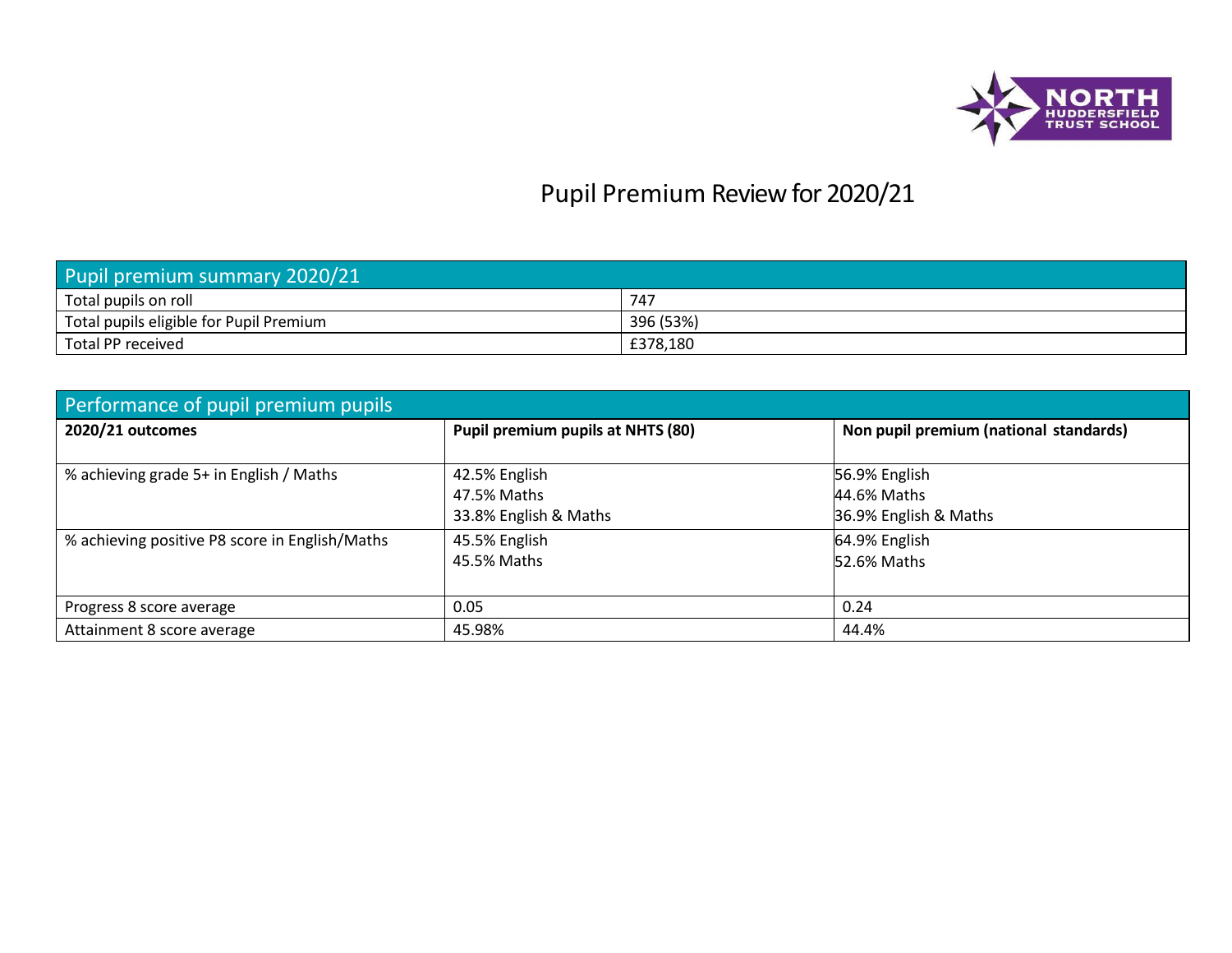

|                          | Barriers to future attainment for pupil premium pupils                                                       |                                     |                                                                                                                  |
|--------------------------|--------------------------------------------------------------------------------------------------------------|-------------------------------------|------------------------------------------------------------------------------------------------------------------|
| <b>Academic barriers</b> |                                                                                                              | <b>Additional barriers</b>          |                                                                                                                  |
|                          | To support learners with developing strategies for improving their learning                                  | Consistency of approach             |                                                                                                                  |
|                          |                                                                                                              |                                     |                                                                                                                  |
|                          | Additional Literacy support across Y7-11                                                                     | Closing the Gaps                    |                                                                                                                  |
|                          |                                                                                                              |                                     |                                                                                                                  |
|                          | Additional Numeracy support across Y7-11                                                                     | <b>Greater input from Community</b> |                                                                                                                  |
|                          |                                                                                                              | Removal of personal barriers        |                                                                                                                  |
|                          | Intended outcomes (specific outcomes and how they will be measured)                                          |                                     | <b>Success Criteria</b>                                                                                          |
|                          |                                                                                                              |                                     |                                                                                                                  |
| A                        | Teaching and Learning for all students in all year groups including for PP students will be at<br>least good |                                     | 90% of teaching through lesson observations (MER)<br>meet the expectation of Good or better.                     |
| B                        | GCSE Outcomes for PP students will be strong and will match those of non-PP nationally,                      |                                     | In the first year of implementation the gap is closed,                                                           |
|                          | closing the gap on the non-PP students at NHTS                                                               |                                     | moving toward a P8 in line or better than national<br>non-PP                                                     |
| C                        | Literacy and numeracy barriers for PP students will be removed with improved performance                     |                                     | Literacy and numeracy barriers will be closed through                                                            |
|                          | and progress                                                                                                 |                                     | the interventions in place                                                                                       |
| D                        | Behaviour and attendance will improve for PP students to close the gap on their non-PP peers                 |                                     | PA for PP students reduces by 1% Attendance for PP                                                               |
|                          | at NHTS                                                                                                      |                                     | students, attendance rises to be in line with national<br>average. A reduction in FTE for PP students is evident |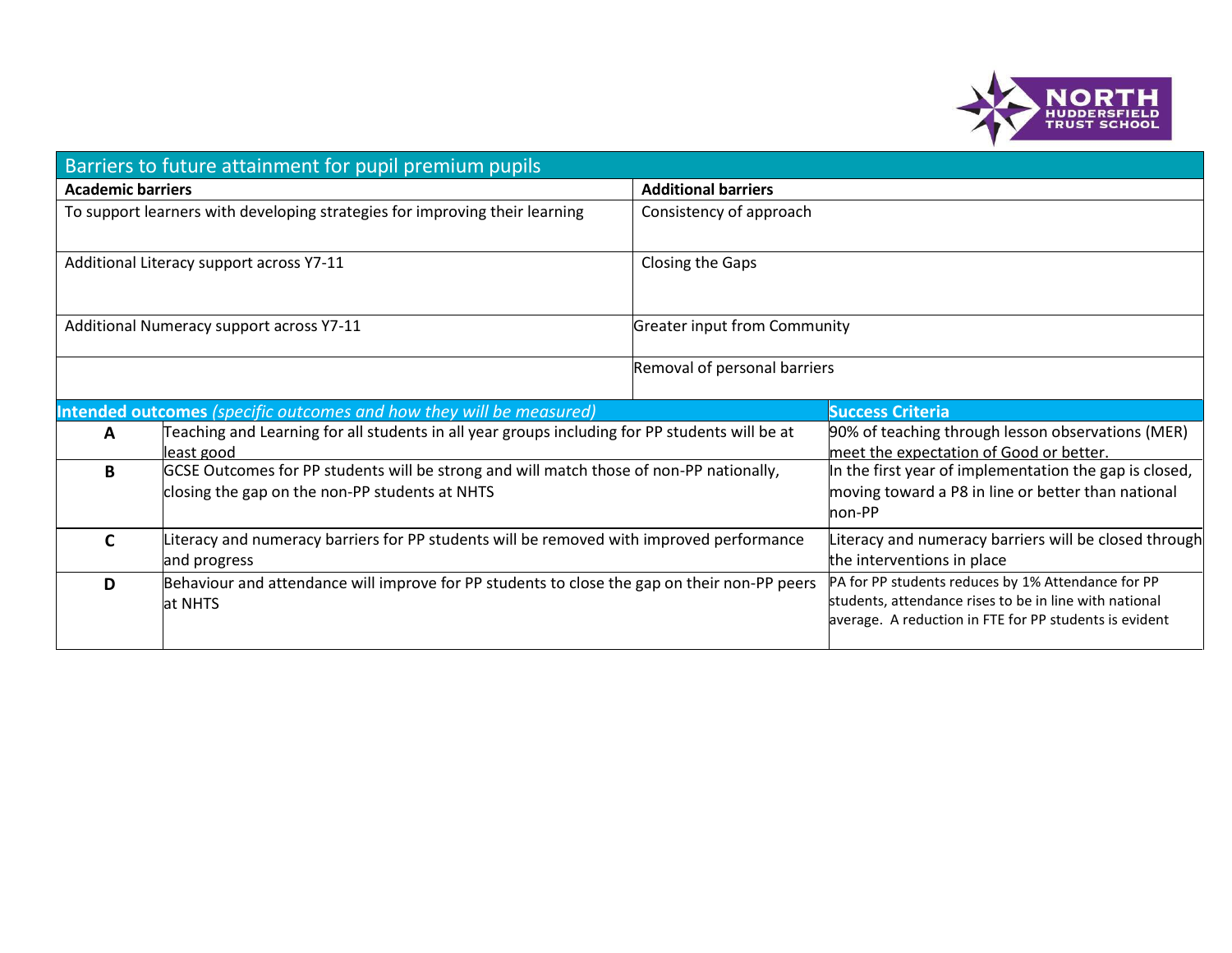

| <b>Planned expenditure</b>                                                                                                                                                                       |                                                                                                                                                                                                                                           |                                                                                                                           |                                                                                                                                                                                                     |                          |                                                         |                                    |
|--------------------------------------------------------------------------------------------------------------------------------------------------------------------------------------------------|-------------------------------------------------------------------------------------------------------------------------------------------------------------------------------------------------------------------------------------------|---------------------------------------------------------------------------------------------------------------------------|-----------------------------------------------------------------------------------------------------------------------------------------------------------------------------------------------------|--------------------------|---------------------------------------------------------|------------------------------------|
| Academic year                                                                                                                                                                                    | 2020/21                                                                                                                                                                                                                                   |                                                                                                                           |                                                                                                                                                                                                     |                          |                                                         |                                    |
|                                                                                                                                                                                                  | <b>Quality of teaching for all</b>                                                                                                                                                                                                        |                                                                                                                           |                                                                                                                                                                                                     |                          |                                                         |                                    |
| <b>Action</b>                                                                                                                                                                                    | <b>Intended</b><br>outcome                                                                                                                                                                                                                | What is the evidence<br>and rationale for this<br>choice?                                                                 | How will you<br>ensure it is<br>implemented<br>well?                                                                                                                                                | <b>Staff</b><br>lead     | When will you review the<br>implementation?             | <b>Continue</b><br>in.<br>2021/22? |
| <b>Staff CPD focused</b><br>upon PP student<br>barriers to success and<br>T&L elements to<br>overcome barriers.                                                                                  | Quality of T&L<br>across the school<br>improves further<br>ensuring that all<br>lessons are at least<br>good, catering for<br>the learning needs<br>of all individuals.                                                                   | PP students are a key<br>focus across the school<br>as there is a clear gap<br>between PP students<br>and non-PP students | MER and<br>Learning<br>Walks.<br>Responsive to<br>staff feedback<br>on CPD.<br>Impact<br>monitored<br>annually                                                                                      | <b>MSC</b><br><b>HSH</b> | Each term through MER Cycle including<br>learning walks | Yes                                |
| Key areas of priority to<br>be: assessment, use of<br>data in planning<br>effective learning,<br>'teach to the top'<br>stretch and challenge,<br>the development of<br>high-quality<br>homework. | More rigorous and<br>challenging teaching<br>across the school to<br>improve progress<br>and outcomes for all<br>pupils. Expected<br>closing of PP gap as<br>PP students benefit<br>the most when the<br>quality of teaching<br>improves. | <b>Sutton Trust research</b><br>linked to quality of T&L                                                                  | To ensure all<br>teachers and<br>support staff<br>understand<br>and are<br>effectively<br>supported to<br>use the<br>learning<br>structure<br>effectively in<br>order to<br>support<br>progress and | <b>DMU</b>               | Each term through MER Cycle                             | Yes                                |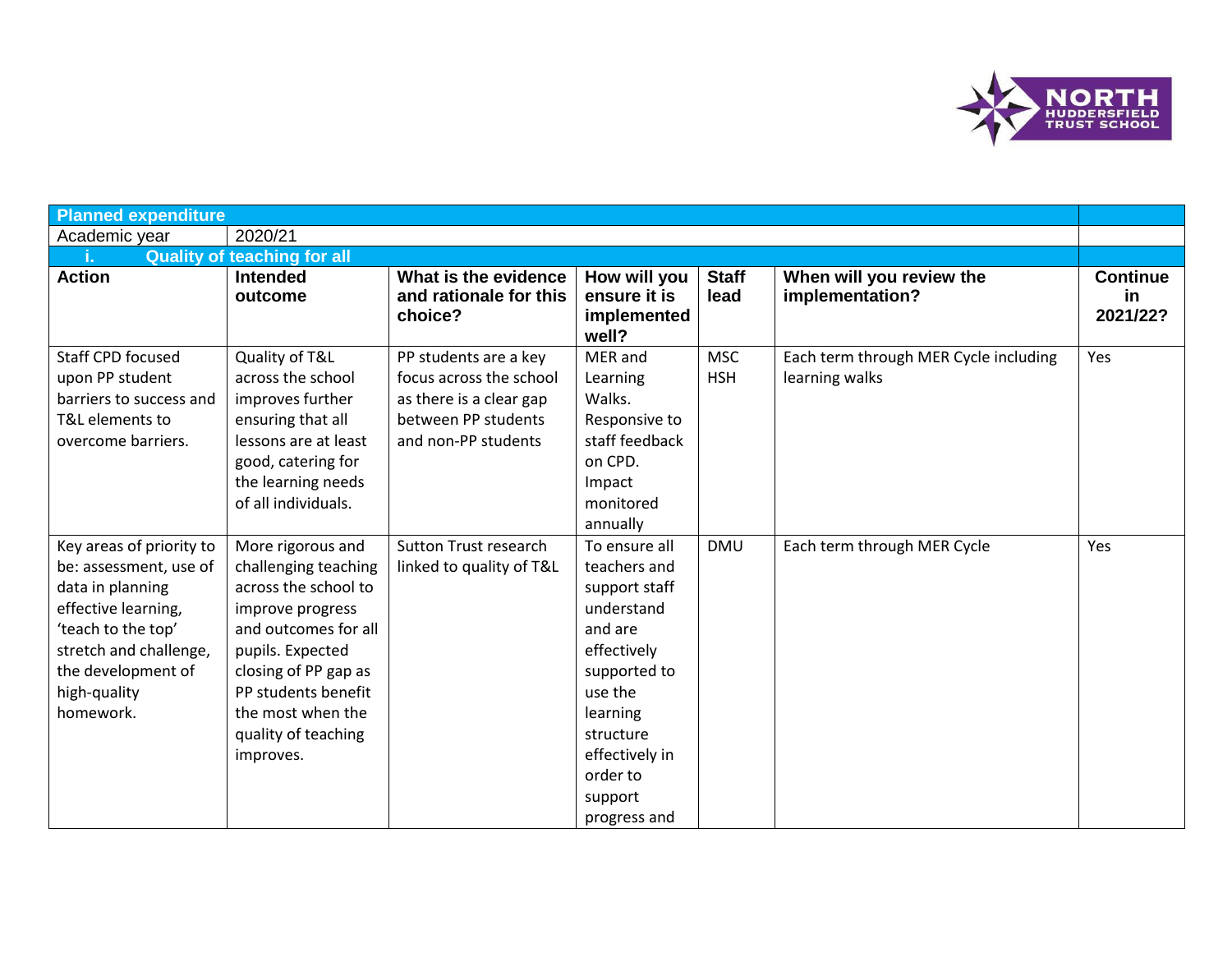

|                                                                                                                                                                  |                                                                                                             |                                                                                                                               | outcomes.                                                                                                                                                                                  |                          |                                                    |                                   |
|------------------------------------------------------------------------------------------------------------------------------------------------------------------|-------------------------------------------------------------------------------------------------------------|-------------------------------------------------------------------------------------------------------------------------------|--------------------------------------------------------------------------------------------------------------------------------------------------------------------------------------------|--------------------------|----------------------------------------------------|-----------------------------------|
| Increase focus on<br>improving maths<br>results for all students<br>through quality first<br>teaching, with a focus<br>on closing the gaps<br>between PP and not | PP students close<br>the gap between PP<br>and non PP                                                       | Maths results across the<br>school need to improve<br>and the gap between<br>non PP and PP needs to<br>close                  | A programme<br>of external<br>consultancy<br>will be<br>introduced to<br>enhance the<br><b>CPD</b><br>conducted in-<br>house. This<br>will have a<br>focus on<br>quality first<br>teaching | <b>GMU</b><br><b>MST</b> | MER cycles and summer exam results                 | No, not in its<br>current<br>form |
| Staff CPD to focus on<br>challenge in the<br>classroom                                                                                                           | <b>Quality first teaching</b><br>to include stretch<br>and challenge in<br>every lesson in<br>every subject | Summer results analysis<br>shows that high<br>attaining students (With<br>and without PP) do not<br>do as well as their peers | A structured<br><b>CPD</b><br>programme<br>will be<br>implemented<br>across the<br>academic year<br>with a clear<br>focus on<br>developing<br>challenge in all<br>areas                    | <b>HSH</b>               | Half termly                                        | <b>No</b>                         |
| Overstaffing of the<br>science department                                                                                                                        | Smaller class sizes<br>and greater chance<br>of support within<br>key groups of<br>students                 | Science results have<br>improved, but gap<br>between PP and non-PP<br>needs to close                                          | The MER cycle<br>within school<br>will be used to<br>assess the<br>quality of<br>provision                                                                                                 | <b>HSH</b><br><b>RWO</b> | From January 2020 and each MER cycle<br>afterwards | No, now in<br>place.              |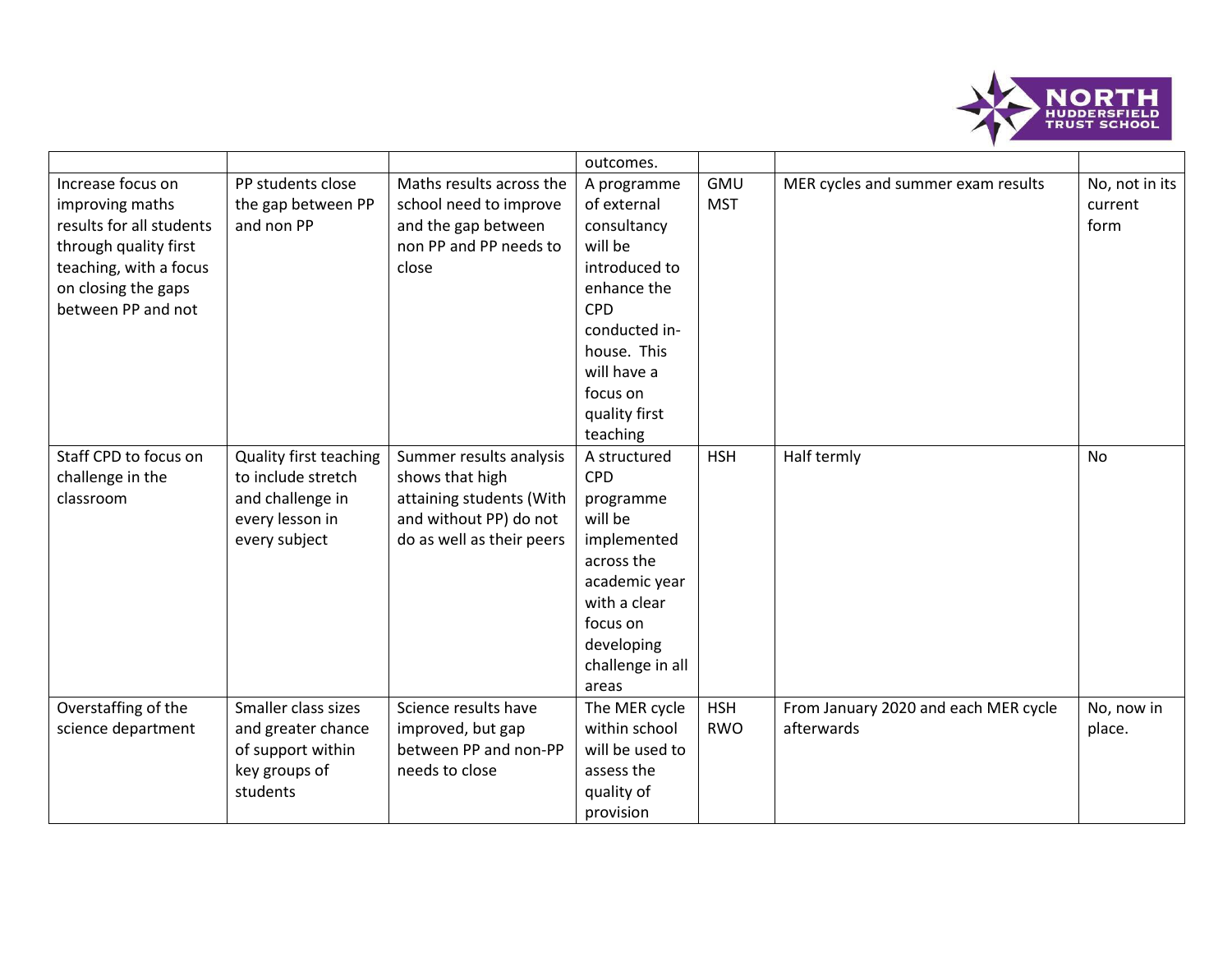

|                            |                      |                          | alongside work  |            |                                       |            |
|----------------------------|----------------------|--------------------------|-----------------|------------|---------------------------------------|------------|
|                            |                      |                          | with the new    |            |                                       |            |
|                            |                      |                          | CAL for         |            |                                       |            |
|                            |                      |                          | Science from    |            |                                       |            |
|                            |                      |                          | January 2020    |            |                                       |            |
| Increased levels of        | Offer quality        | Growing student roll,    | <b>Budget</b>   | AFE        | Continual monitoring of spend, annual | <b>No</b>  |
| funding allocated to       | resources to         | lack of previous         | management      | <b>LWR</b> | full review                           |            |
| curriculum areas           | students to          | investment due to        | training and    |            |                                       |            |
|                            | encourage a love of  | budget deficit           | independent     |            |                                       |            |
|                            | learning and         |                          | monitoring of   |            |                                       |            |
|                            | improved outcomes    |                          | all spend       |            |                                       |            |
| 5% additional planning     | Increase progress    | Maths and English        | Responsibility  | <b>GMU</b> | Reviewed annually with Headteacher    | No, now in |
| time for maths and         | and outcomes for all | results need to increase | of curriculum   | <b>MST</b> | and curriculum area leaders           | place      |
| English teachers           | identified cohorts.  | for this key cohort and  | area leaders to |            |                                       |            |
|                            | Further close the    | the gap needs to close   | monitor         |            |                                       |            |
|                            | gap between PP and   |                          | student         |            |                                       |            |
|                            | non-PP               |                          | progress and    |            |                                       |            |
|                            |                      |                          | adapt planning  |            |                                       |            |
|                            |                      |                          | accordingly     |            |                                       |            |
| <b>Total budgeted cost</b> |                      |                          |                 |            | £53,645.20                            |            |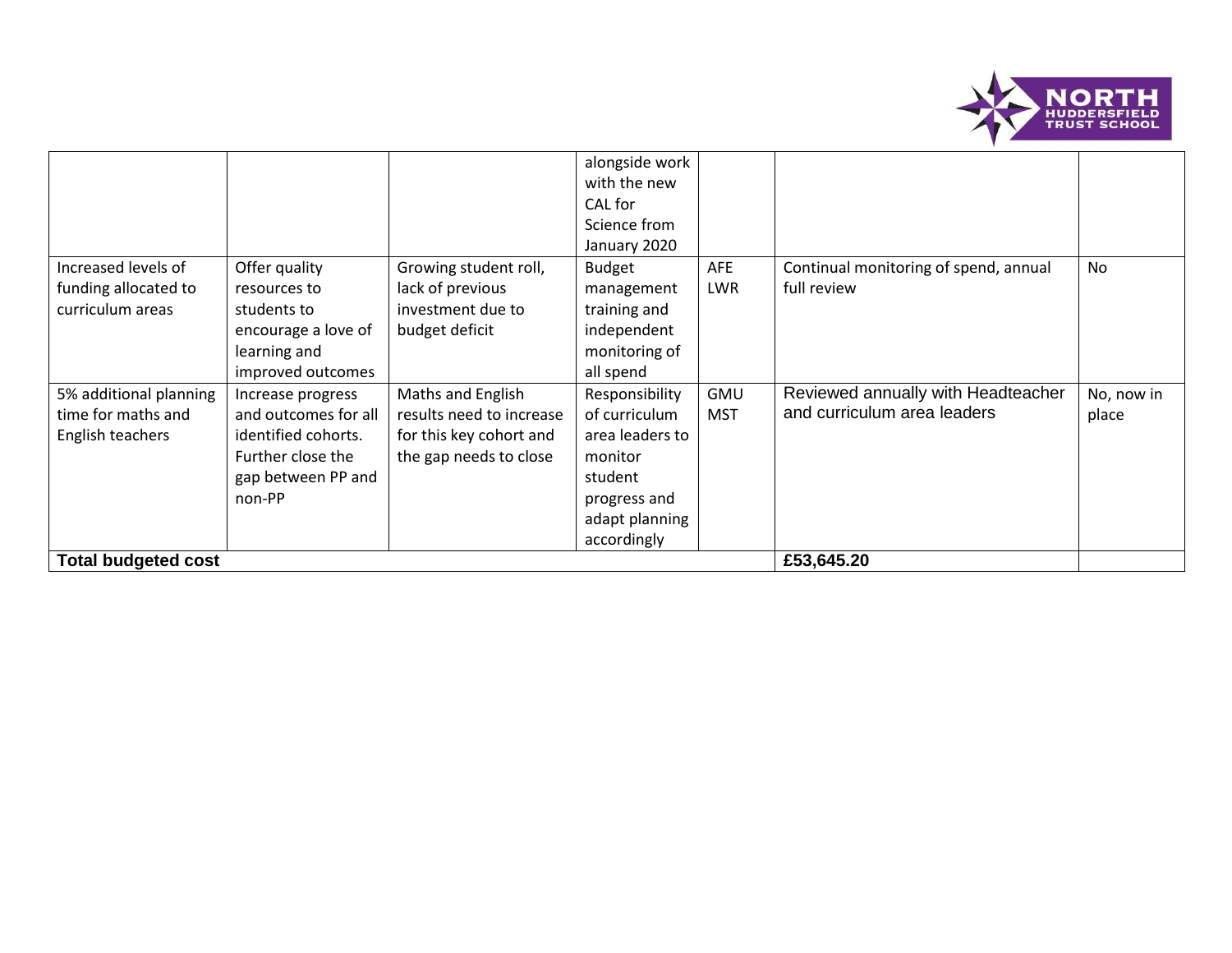

| ii.                                                                                                                                        | <b>Targeted support</b>                                                                                                                                                                                                            |                                                                            |                                                                                                                                                                                                                                                                                                                                                                 |                                        |                                                                                                        |                                        |
|--------------------------------------------------------------------------------------------------------------------------------------------|------------------------------------------------------------------------------------------------------------------------------------------------------------------------------------------------------------------------------------|----------------------------------------------------------------------------|-----------------------------------------------------------------------------------------------------------------------------------------------------------------------------------------------------------------------------------------------------------------------------------------------------------------------------------------------------------------|----------------------------------------|--------------------------------------------------------------------------------------------------------|----------------------------------------|
| <b>Action</b>                                                                                                                              | <b>Intended outcome</b>                                                                                                                                                                                                            | What is the evidence<br>and rationale for this<br>choice?                  | How will you<br>ensure it is<br>implemented<br>well?                                                                                                                                                                                                                                                                                                            | <b>Staff</b><br>lead                   | When will you review the<br>implementation?                                                            | <b>Continue in</b><br>2021/22?         |
| Employment of<br>6 HLTAs (3<br>Maths, 3 Eng)<br>who provide<br>additional<br>support and<br>tuition to PP<br>students in<br>years 7 and 8. | PP students get additional<br>one-to-one or small group<br>tuition during the extended<br>school day. Those at risk of<br>exclusion also work with the<br>Pastoral Managers regular<br>to fill knowledge gaps and<br>make progress | Student feedback on<br>the influence of the<br>HLTAs on their<br>progress. | Line managed<br>by the<br>Achievement<br>Leader for<br>years 7 and 8.<br>Regular<br>dialogue with<br>teaching staff<br>to ensure the<br>work<br>complements<br>what is going<br>on in the<br>classroom and<br>ensures<br>learning plans<br>are<br>individualised.<br>Interim<br>reports<br>created to<br>monitor<br>progress and<br>inform SLT and<br>Governors | <b>ASH</b><br><b>JWA</b><br><b>GMU</b> | Each interim report cycle                                                                              | No, now in place                       |
| Introduction of<br>a bespoke                                                                                                               | Students from the small<br>group will be better                                                                                                                                                                                    | After early<br>identification in Sept                                      | Weekly<br>monitoring by                                                                                                                                                                                                                                                                                                                                         | <b>ASH</b><br><b>JHA</b><br><b>GMU</b> | Review cycle set at each half term.<br>Students returned to mainstream<br>classes and newly identified | No. Strategy had<br>the impact desired |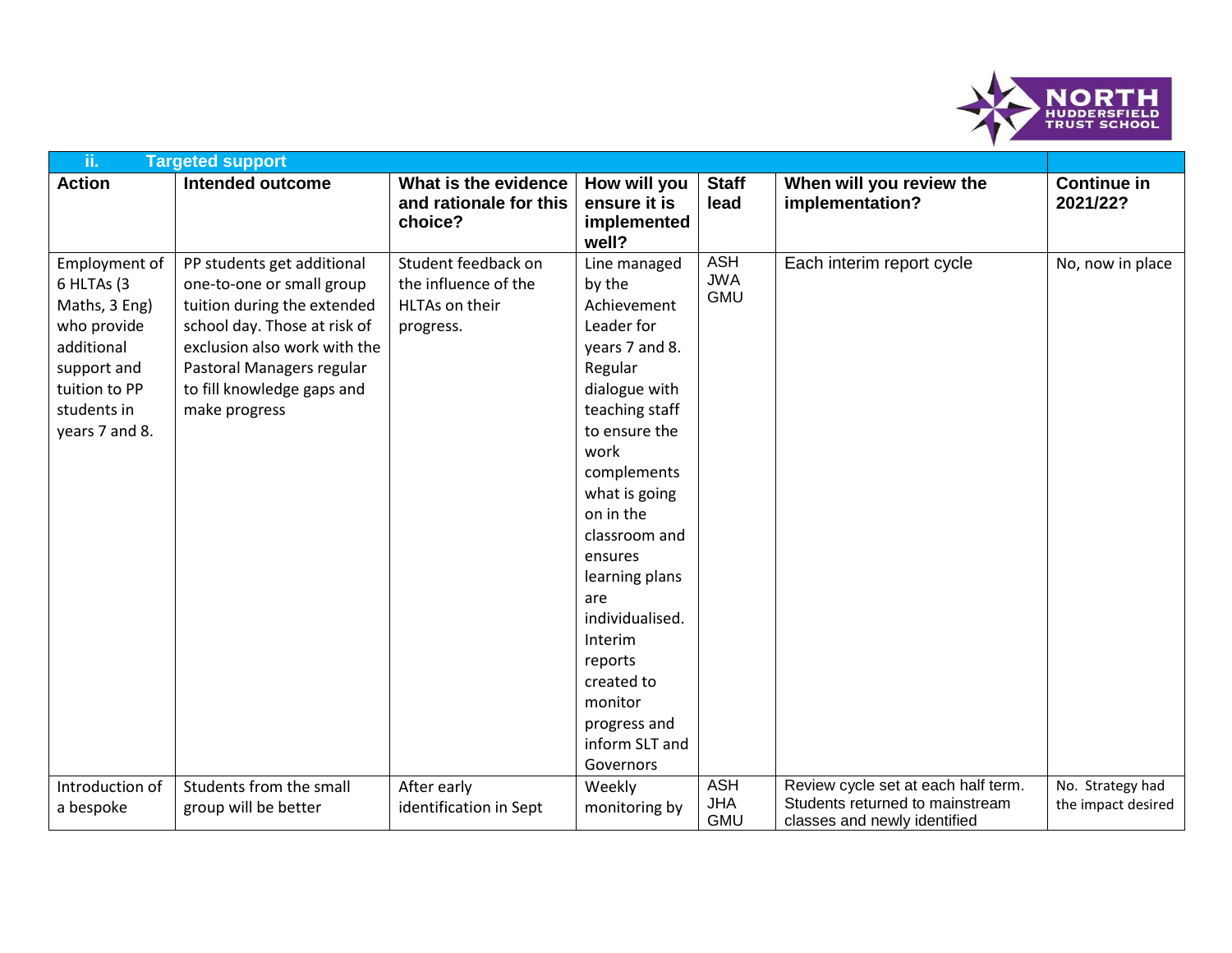

| curriculum for<br>identified Y7<br>students                                                                                                                                           | equipped to access the<br>mainstream provision at<br><b>NHTS</b>                                                | 2020, a small group of<br>Y7 students need<br>bespoke tuition to<br>prepare the students<br>for mainstream classes                              | the SENCO and<br>regular<br>feedback from<br><b>HLTA</b><br>colleagues<br>delivering the<br>short term<br>provision                                                                                       | <b>JWA</b>                             | students added                                                            |           |
|---------------------------------------------------------------------------------------------------------------------------------------------------------------------------------------|-----------------------------------------------------------------------------------------------------------------|-------------------------------------------------------------------------------------------------------------------------------------------------|-----------------------------------------------------------------------------------------------------------------------------------------------------------------------------------------------------------|----------------------------------------|---------------------------------------------------------------------------|-----------|
| Small group<br>tuition in<br>maths and<br>English for Y11<br>students                                                                                                                 | Closing the gap between<br>non PP and PP students in<br>the summer exam series                                  | Maths and English<br>results need to increase<br>for this key cohort and<br>the gap needs to close                                              | <b>HLTA</b> support<br>provided to<br>target small<br>groups and 1:1<br>using the CEE<br>results in<br>December<br>2019                                                                                   | <b>GMU</b><br><b>ASH</b><br><b>MST</b> | Each 'Opt' meeting and after<br>scrutiny of the CEE results (Jan<br>2020) | No        |
| Increased<br>intervention<br>strategies and<br>targeted<br>assemblies<br>Increased<br>publicity to<br>share with<br>students and<br>parents (leaflet<br>for 3 Revision<br>Strategies) | Increase progress and<br>outcomes for all identified<br>cohorts. Further close the<br>gap between PP and non-PP | <b>Sutton Trust research</b><br>shows that structured<br>and targeted<br>intervention has greater<br>impact than whole year<br>group approaches | Students<br>identified<br>through Y11<br>'OPT' meetings<br>and placed<br>into relevant<br>cohorts.<br>Targeted<br>assemblies for<br>students<br>including PP to<br>share the 3<br>revision<br>strategies. | <b>SLT</b><br><b>GDE</b><br><b>MST</b> | After each 'OPT' meeting                                                  | <b>No</b> |
| Period 6                                                                                                                                                                              | PP students in Y11 have                                                                                         | Structured approaches                                                                                                                           | Launch with                                                                                                                                                                                               | <b>GDE</b>                             | After each 'OPT' meeting the                                              | Yes       |
| allocation for                                                                                                                                                                        | structured revision sessions                                                                                    | yield greater outcomes                                                                                                                          | staff and                                                                                                                                                                                                 |                                        | cohorts will be updated                                                   |           |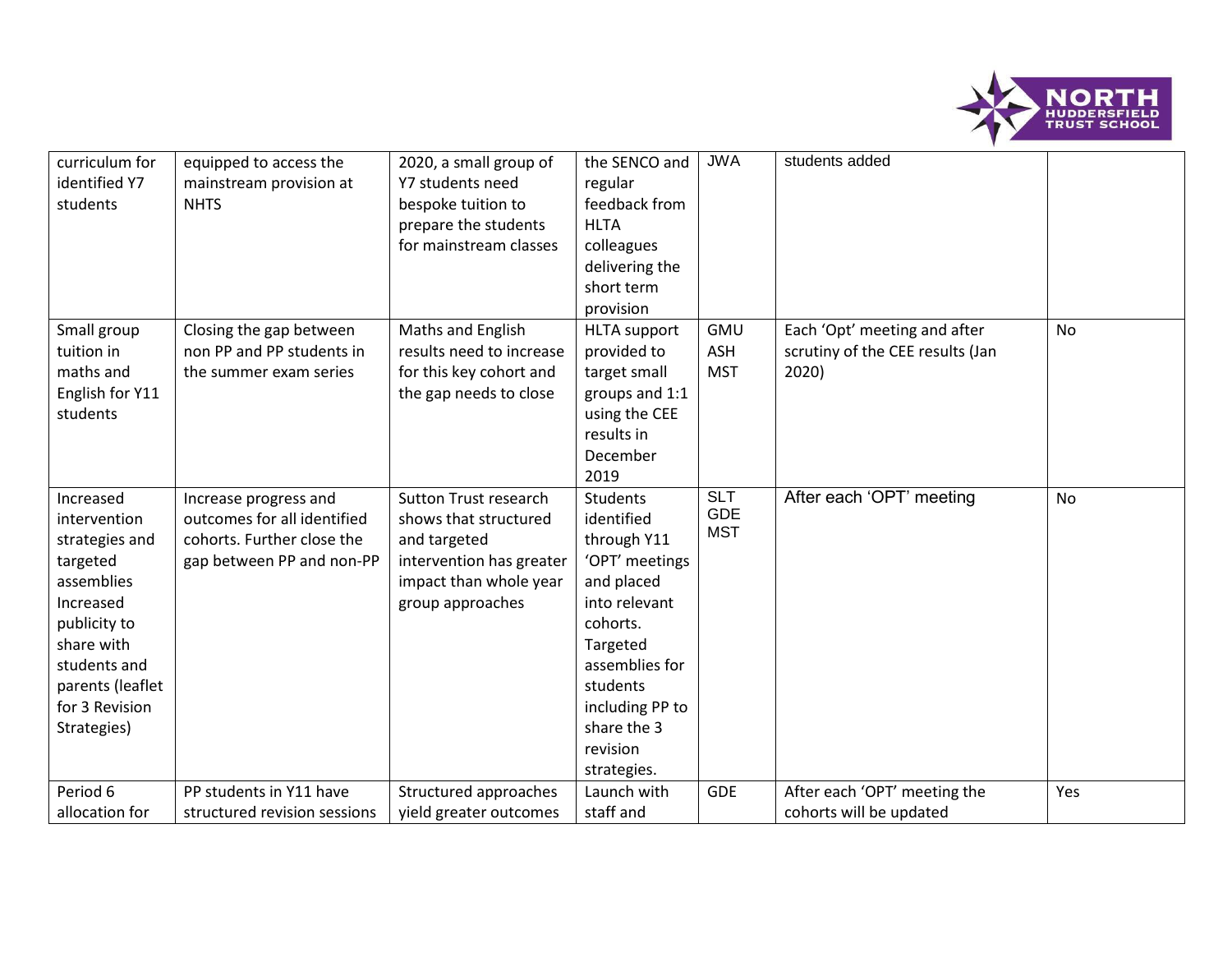

| Y11. Split the<br>general<br>revision<br>focused<br>sessions and<br>strategic<br>intervention<br>aimed at key<br>groups<br>including PP<br>with particular<br>focus on maths                                                                          | targeted specifically at them<br>in core subjects                                                                 | than open sessions<br>pitched at all students                                             | students to<br>make it clear<br>what sessions<br>are open.<br>Take registers<br>of sessions and<br>monitor<br>attendance<br>from key<br>groups                                                                               |                   |                                                |                  |
|-------------------------------------------------------------------------------------------------------------------------------------------------------------------------------------------------------------------------------------------------------|-------------------------------------------------------------------------------------------------------------------|-------------------------------------------------------------------------------------------|------------------------------------------------------------------------------------------------------------------------------------------------------------------------------------------------------------------------------|-------------------|------------------------------------------------|------------------|
| and English<br>Employment of<br>an additional<br><b>Y7 Transition</b><br>Pastoral<br>Manager to<br>begin<br>intervention<br>with identified<br>cohort in Y6<br>and to work<br>alongside PM<br>to offer<br>support to<br>students new<br>to the school | Students enter Y7 with<br>intervention identified<br>ready to go as soon as they<br>enter the school              | Low starting data for<br>new Y7 cohorts on<br>entry                                       | <b>Y7 Pastoral</b><br>Manager to<br>visit key feeder<br>schools during<br>the academic<br>year of Y6 to<br>begin the<br>identification<br>process and<br>information<br>fed into the<br>whole school<br>transition<br>system | ADI<br><b>MSC</b> | From Sept 2020 and through<br>appraisal cycles | No, now in place |
| Literacy<br>Coordinator<br>role appointed<br>with a focus on                                                                                                                                                                                          | The 'word' gap is closed<br>with students who have<br>limited vocab, reading and<br>writing skills identified and | The levels of our<br>students on entry to the<br>school in RWM. The<br>number of students | Line managed<br>by SLT, part of<br>the<br>Improvement                                                                                                                                                                        | <b>DRI</b>        | Termly, report to SLT                          | No, now in place |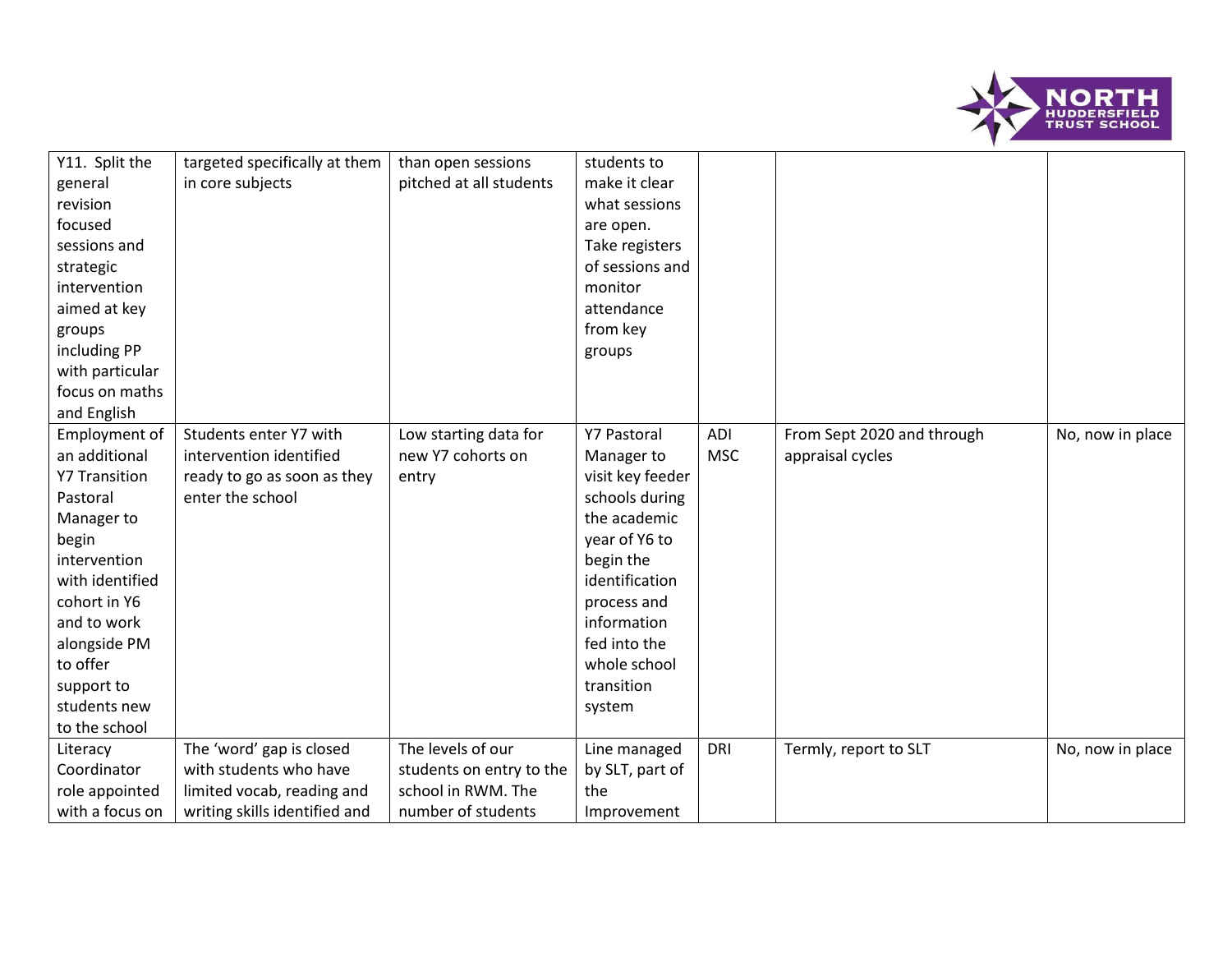

| PP students<br>with low<br>Reading and<br>Writing levels                                                                                                                                              | supported in improving and<br>closing the gap between<br>them and their peers.                                      | who are below their<br>chronological reading<br>age. Therefore having a<br>coordinator who<br>implements the whole<br>school literacy strategy                                                       | Plan which is<br>reviewed<br>every term.                                                          |                          |                                     |                  |
|-------------------------------------------------------------------------------------------------------------------------------------------------------------------------------------------------------|---------------------------------------------------------------------------------------------------------------------|------------------------------------------------------------------------------------------------------------------------------------------------------------------------------------------------------|---------------------------------------------------------------------------------------------------|--------------------------|-------------------------------------|------------------|
| Numeracy<br>Coordinator<br>role appointed<br>with a focus on<br>KS3 students to<br>raise<br>confidence of<br>PP learners<br>with numeracy<br>across the<br>curriculum and<br>the hidden<br>curriculum | The numeracy gap is closed<br>with students who have<br>been identified as having<br>limited skills                 | is paramount.<br>Number of students<br>who are below<br>expected attainment<br>levels. Having a<br>coordinator who<br>implements the whole<br>school numeracy<br>strategy is paramount.              | Line managed<br>by SLT, part of<br>the<br>Improvement<br>Plan which is<br>reviewed<br>every term. | SAL<br><b>NCO</b>        | Termly, report to SLT               | No, now in place |
| Targeted and<br>specialist<br>support for PP<br>students where<br>English is an<br>additional<br>language                                                                                             | Comprehensive integration<br>of students where English<br>language skills require<br>improvement and<br>development | Proven integration<br>programme. Increased<br>resources allocated in<br>this financial year to<br>increase levels of<br>support and maintain<br>low staff : student<br>ratios in a growing<br>school | Regular<br>reviews and<br>close links of<br>EAL<br>department to<br>SENDCo and<br>senior leaders  | <b>ASH</b><br><b>RDJ</b> | Regular line management meetings    | No, now in place |
| <b>Target PP</b><br>students for<br>core subject                                                                                                                                                      | Gap between PP and non-<br>PP to close                                                                              | The gap between PP<br>and non-PP in core<br>subjects is closing, but                                                                                                                                 | All CALs to<br>direct key<br>revision                                                             | SALs                     | From 26 <sup>th</sup> March onwards |                  |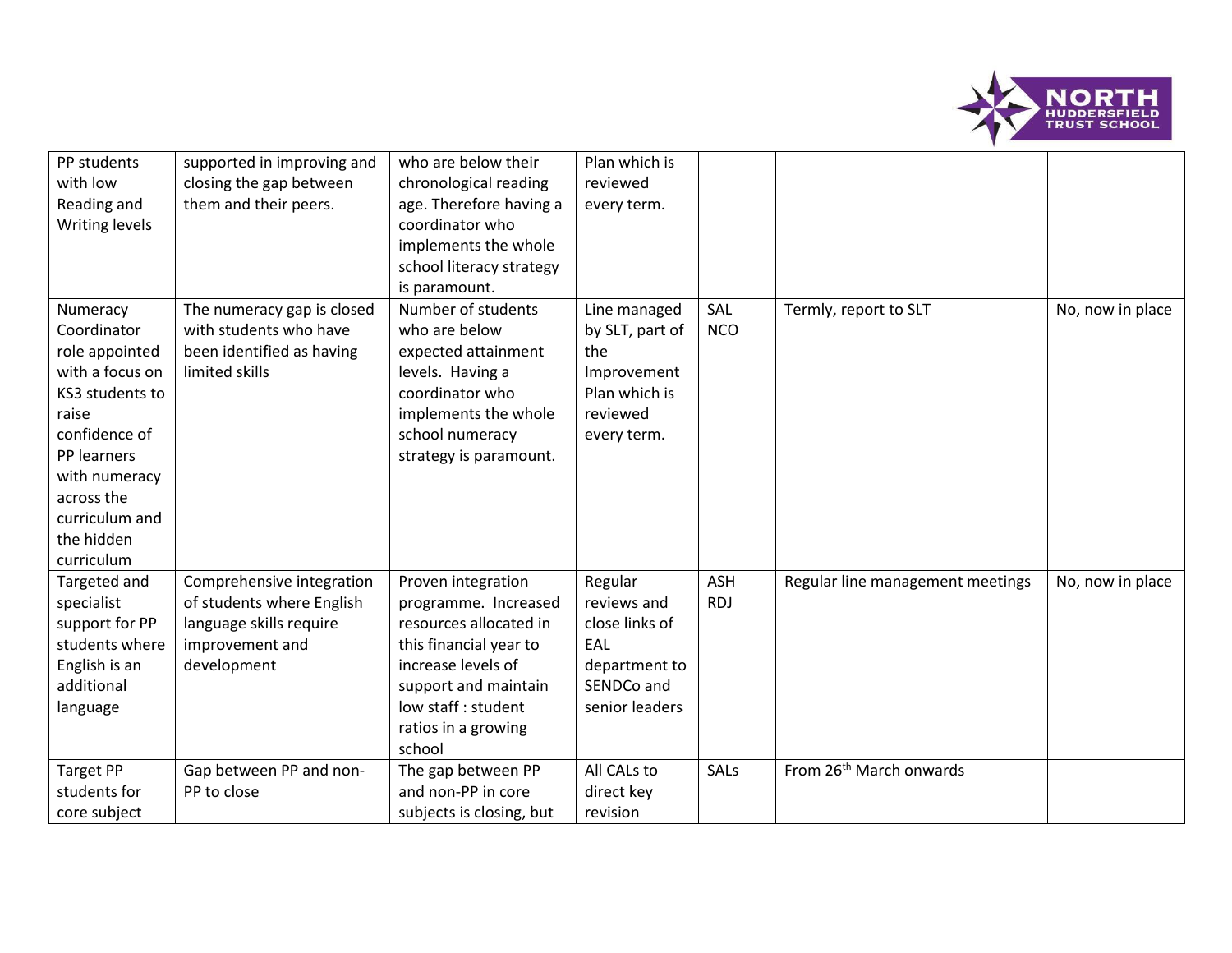

| revision                   |  | not rapidly enough | strategies to<br>key students in<br>their subject |  |            |  |
|----------------------------|--|--------------------|---------------------------------------------------|--|------------|--|
|                            |  |                    | area                                              |  |            |  |
| <b>Total budgeted cost</b> |  |                    |                                                   |  | £91,963.20 |  |

| iii.                                                                                                                                               | <b>Other approaches</b>                                                                                    |                                                                                                                                                                                                             |                                                                                                                                                            |                                        |                                                           |                                |  |  |
|----------------------------------------------------------------------------------------------------------------------------------------------------|------------------------------------------------------------------------------------------------------------|-------------------------------------------------------------------------------------------------------------------------------------------------------------------------------------------------------------|------------------------------------------------------------------------------------------------------------------------------------------------------------|----------------------------------------|-----------------------------------------------------------|--------------------------------|--|--|
| <b>Action</b>                                                                                                                                      | Intended outcome                                                                                           | What is the<br>evidence and<br>rationale for this<br>choice?                                                                                                                                                | How will you<br>ensure it is<br>implemented<br>well?                                                                                                       | <b>Staff</b><br>lead                   | When will you review the<br>implementation?               | <b>Continue in</b><br>2021/22? |  |  |
| <b>Tracking</b><br>systems inc<br>attendance<br>across all year<br>groups                                                                          | PP students identified more<br>quickly for intervention                                                    | Gap is evident<br>between PP students<br>and non-PP                                                                                                                                                         | SISRA bought<br>to help with<br>the analysis of<br>Pupil Premium<br>gaps, SIMs<br>used with data<br>manager time<br>to create PP<br>intervention<br>group. | <b>MSC</b><br><b>DMU</b><br><b>HBE</b> | Each half term for KS4 students<br>through 'Opt' meetings | Yes                            |  |  |
| Student<br>Achievement<br>Leaders (SALs)<br>in all year<br>groups are<br>allocated PP<br>students in<br>their year<br>groups to<br>monitor closely | Less behaviour issues and<br>reduced Fixed Term<br>Exclusions for students in<br>receipt of Pupil Premium. | Close monitoring and<br>tracking has been<br>utilised and when<br>including regular<br>dialogue with students<br>we have seen<br>improvements in<br>attendance and<br>engagement for PP<br>students. Having | Assistant<br>Headteacher<br>(Behaviour &<br>Attitude)<br>monitors<br>impact and<br>reports termly<br>to SLT. Staff<br>are given<br>weekly                  | <b>NCO</b><br>SALs                     | Termly basis                                              | Yes                            |  |  |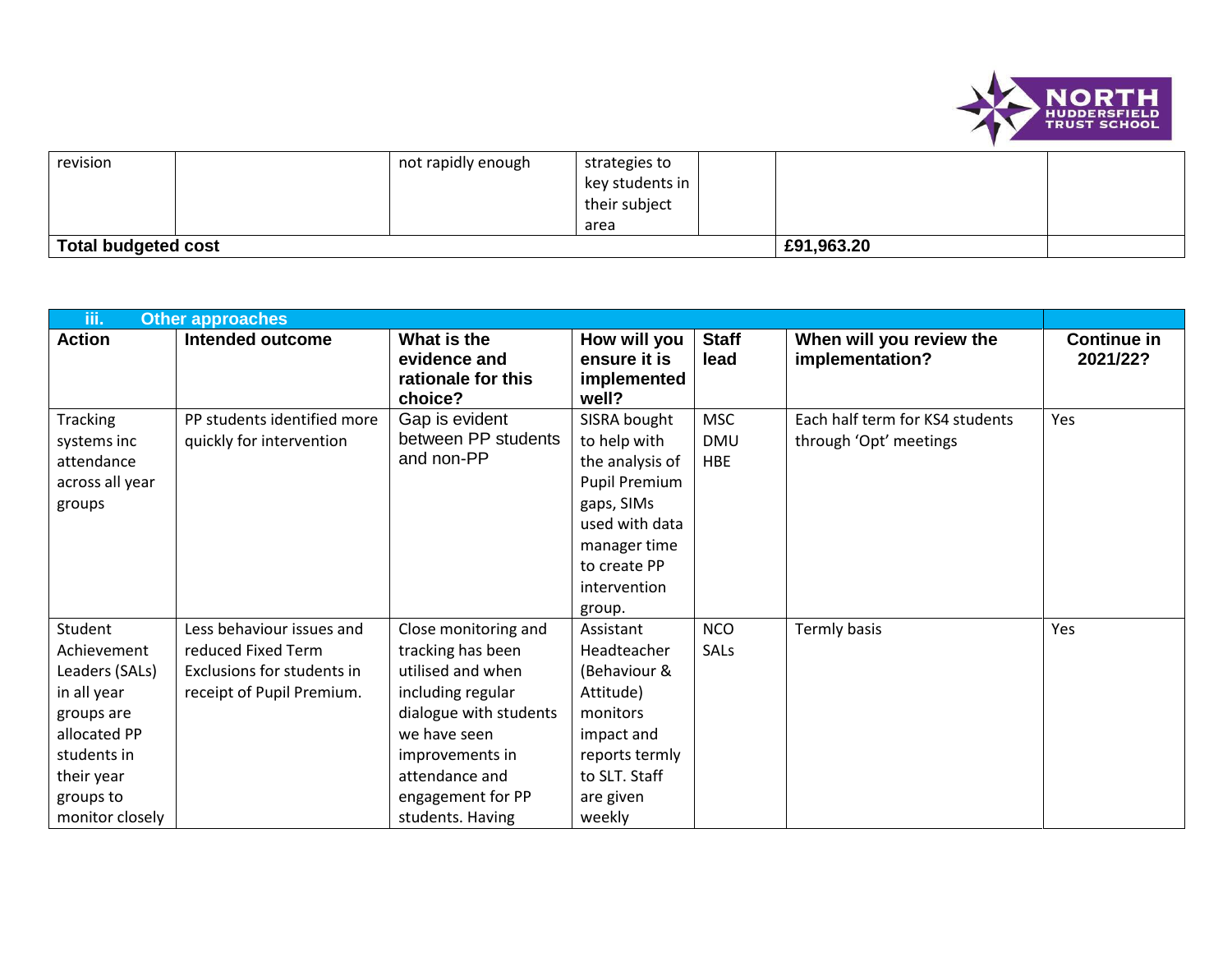

| and ensure that<br>they are on<br>track with<br>Achievement<br>Points, that<br>Behaviour<br>Points are<br>reduced and<br>attendance is<br>not a concern.                                                             |                                                                                                                             | routine and stability<br>has shown impact.                                                                                                                                                                                    | trackers for<br>their own form<br>showing at risk<br>and key<br>students. This<br>is visited<br>regularly in<br>briefing. |                       |                                                           |                     |
|----------------------------------------------------------------------------------------------------------------------------------------------------------------------------------------------------------------------|-----------------------------------------------------------------------------------------------------------------------------|-------------------------------------------------------------------------------------------------------------------------------------------------------------------------------------------------------------------------------|---------------------------------------------------------------------------------------------------------------------------|-----------------------|-----------------------------------------------------------|---------------------|
| To provide<br>relevant and<br>appropriate<br>resources for<br>students in<br>combination<br>with clear<br>guidance on<br>how to use the<br>resources<br>effectively e.g<br>the three main<br>revision<br>techniques. | Improve progress and<br>outcomes for students                                                                               | Student voice shows<br>that revision is an area<br>that students across<br>the year groups find<br>difficult. To ensure<br>support is provided,<br>the school will focus on<br>three main techniques<br>and embed their usage | To provide<br>relevant and<br>appropriate<br>materials to<br>support<br>revision<br>outside of the<br>school              | <b>HSH</b>            | Termly                                                    | No, now in<br>place |
| Holiday<br>revision session<br>intervention                                                                                                                                                                          | Improve progress and<br>outcomes for students with<br>PP.<br>To provide additional<br>learning support for key<br>students. | It is clear from internal<br>data that PP students<br>do not achieve as well<br>as those without across<br>the key stages. This<br>needs to be addressed                                                                      | Offer financial<br>support to<br>colleagues<br>who<br>undertake<br>additional<br>intervention<br>sessions                 | CALs to<br>coordinate | Analysis of APA data to identify<br>subjects and students | Yes                 |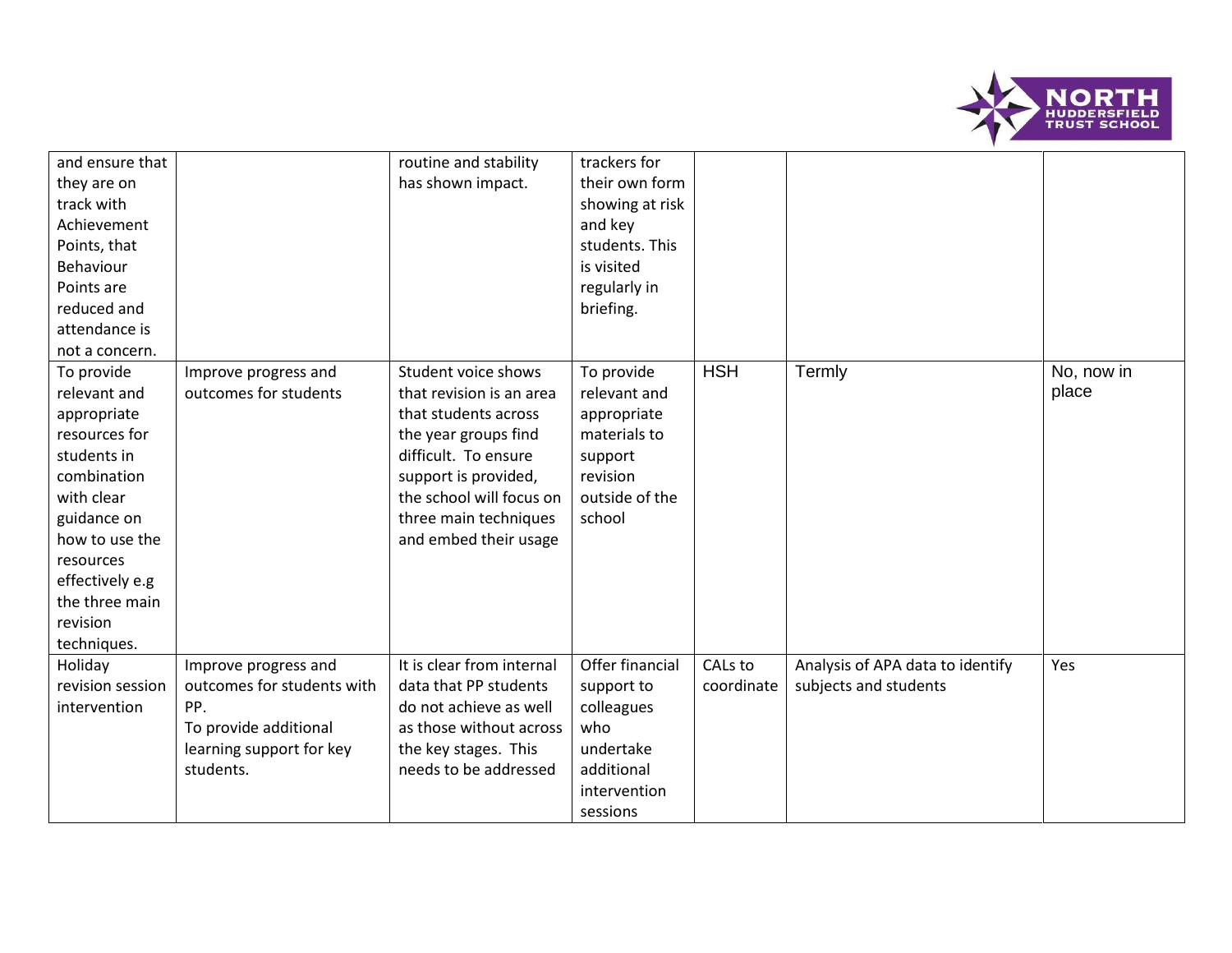

| <b>GCSE</b> revision | No student goes without a         | Parental and student   | Y11 CEE            | <b>NCO</b> | February Half term                 | Yes |
|----------------------|-----------------------------------|------------------------|--------------------|------------|------------------------------------|-----|
| guides               | revision guide to support         | feedback shows that a  | results day,       | <b>GDE</b> |                                    |     |
| provided to all      | their home learning and           | number of PP students  | checks made        |            |                                    |     |
| Y11 students         | structured revision in school     | had not purchased      | with all           |            |                                    |     |
|                      |                                   | guides as there is a   | parents and        |            |                                    |     |
|                      |                                   | large number that they | students about     |            |                                    |     |
|                      |                                   | would have to          | any missing        |            |                                    |     |
|                      |                                   | purchase               | guides             |            |                                    |     |
| Transport            | No PP student is prevented        | Parental voice has     | All PP students    | <b>SMC</b> | Each half term                     | Yes |
| support for          | from taking part in extra         | shown that some        | will be            |            |                                    |     |
| fixtures             | curricula activities due to       | children are put off   | supported in       |            |                                    |     |
| (Subject to          | lack of funding                   | activities due to      | all fixtures       |            |                                    |     |
| Covid 19             |                                   | concern over cost and  | with               |            |                                    |     |
| restrictions         |                                   | equipment              | equipment          |            |                                    |     |
| currently)           |                                   |                        | loans and          |            |                                    |     |
|                      |                                   |                        | transport costs    |            |                                    |     |
|                      |                                   |                        | (free)             |            |                                    |     |
| Investment in        | PP students with lower than       | Literacy levels within | Utilise the        | MAL        | Analysis of reading scores from PP | Yes |
| <b>LRC</b> resources | chronological reading ages        | the PP cohort (low     | <b>STAR Reader</b> | <b>HSM</b> | students assessed each half term   |     |
|                      | to be supported                   | attaining students)    | programme          |            |                                    |     |
|                      |                                   | needs to be increased  | effectively and    |            |                                    |     |
|                      |                                   |                        | purchase more      |            |                                    |     |
|                      |                                   |                        | specific           |            |                                    |     |
|                      |                                   |                        | materials to       |            |                                    |     |
|                      |                                   |                        | support this       |            |                                    |     |
|                      |                                   |                        | cohort             |            |                                    |     |
| Introduce small      | Students work with                | Identified cohorts to  | QA of the          | MAL        | Every 12 weeks                     | Yes |
| group work           | <b>Huddersfield Town Football</b> | work collaboratively   | provision and      |            |                                    |     |
| with Trust           | Club on strategies linked to      | with colleagues not    | regular            |            |                                    |     |
| Partner to build     | emotional wellbeing,              | employed by the        | feedback from      |            |                                    |     |
| motivation and       | motivation                        | school. These are      | <b>HTFC</b>        |            |                                    |     |
| confidence           |                                   | difficult to reach     | colleagues         |            |                                    |     |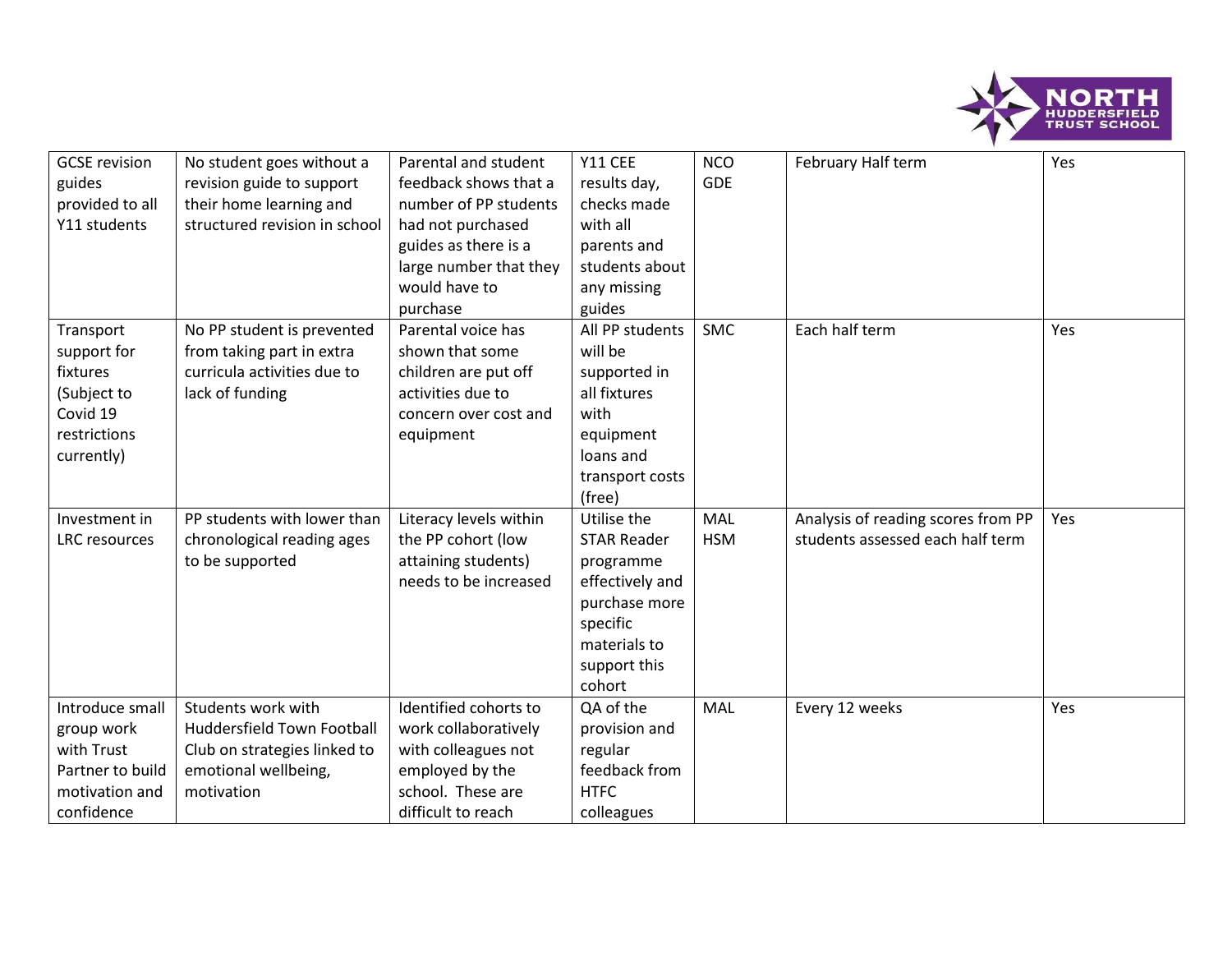

| with vulnerable   |                             | students and have       |                 |            |                |     |
|-------------------|-----------------------------|-------------------------|-----------------|------------|----------------|-----|
| cohort            |                             | been identified         |                 |            |                |     |
|                   |                             | internally              |                 |            |                |     |
| Internal          | Students feel better        | The school has a        | The provisions  | MAL        | Each half term | Yes |
| support           | supported in their pastoral | number of students      | are QA form     | <b>AST</b> |                |     |
| networks          | care and are more able to   | that have difficulties  | their work and  |            |                |     |
| continue and      | access the academic         | with their mental       | all students    |            |                |     |
| grow their        | curricular on offer         | health and in order for | are referred to |            |                |     |
| work to           |                             | them to access          | the services    |            |                |     |
| support           |                             | mainstream lessons      | through         |            |                |     |
| students with     |                             | and remain engaged      | Pastoral        |            |                |     |
| their emotional   |                             | they need additional    | Managers and    |            |                |     |
| wellbeing.        |                             | support                 | the DSL.        |            |                |     |
| Support           |                             |                         | Students run    |            |                |     |
| offered           |                             |                         | through the     |            |                |     |
| through in-       |                             |                         | programme       |            |                |     |
| house Listening   |                             |                         | and are then    |            |                |     |
| Service,          |                             |                         | referred back   |            |                |     |
| Nurture Group     |                             |                         | to Pastoral     |            |                |     |
| and Welfare       |                             |                         | Manager         |            |                |     |
| services          |                             |                         | support         |            |                |     |
| <b>Budget set</b> | All students have correct   | An in-depth             | Independent     | <b>AFE</b> | Annually       | Yes |
| aside for         | uniform and school          | understanding of        | sign off        | <b>LWR</b> |                |     |
| families in need  | equipment                   | family circumstances    | through         |            |                |     |
| for day to day    |                             | developed through the   | <b>Business</b> |            |                |     |
| issues and        |                             | pastoral team structure | Manager /       |            |                |     |
| Covid 19 this     |                             |                         | Headteacher     |            |                |     |
| academic year     |                             |                         |                 |            |                |     |
| (inc purchase     |                             |                         |                 |            |                |     |
| of vouchers for   |                             |                         |                 |            |                |     |
| FSM)              |                             |                         |                 |            |                |     |
| Funded music      | Enrichment opportunities    | Enrichment              | Student voice,  | <b>DMU</b> | Termly         | Yes |